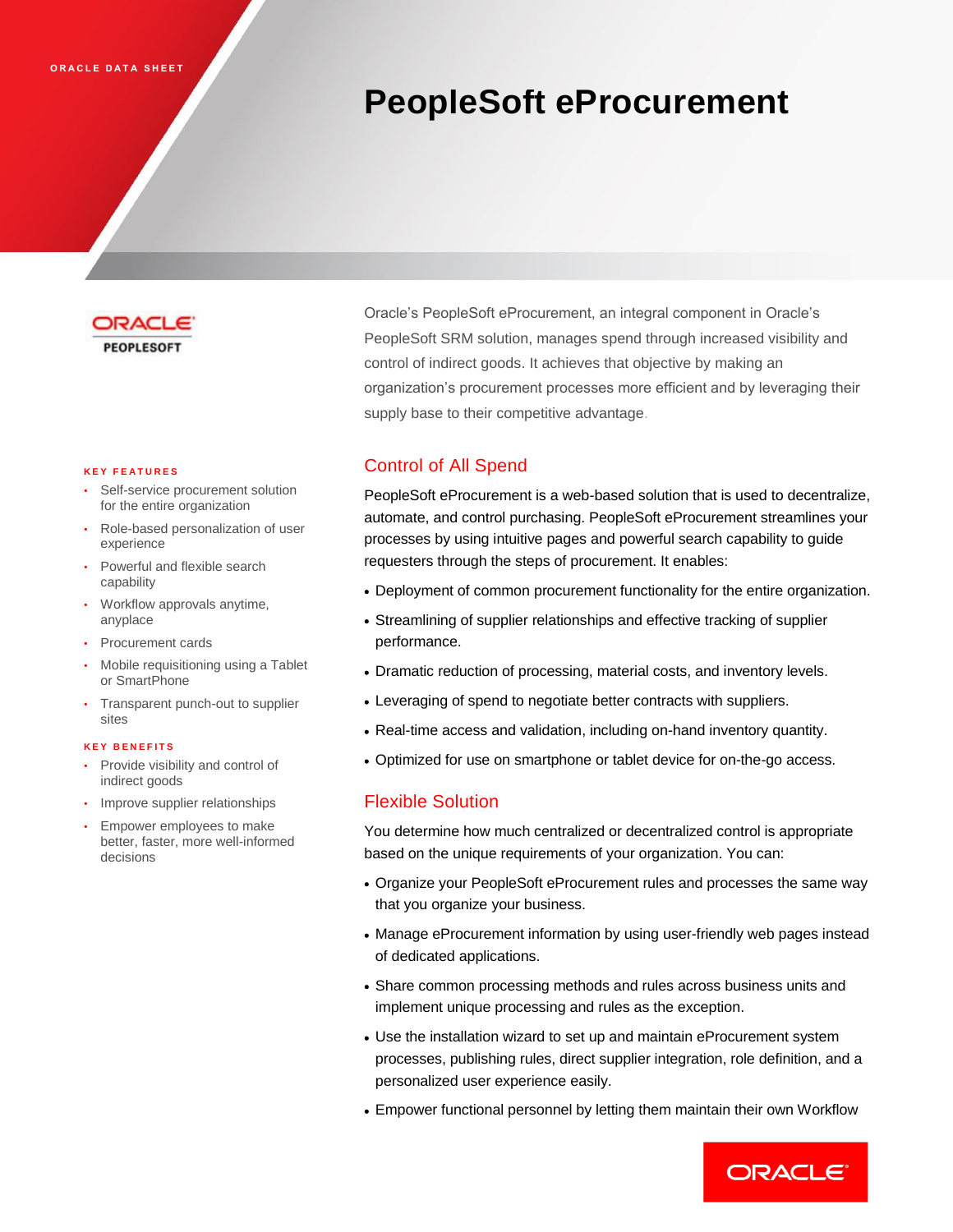activities, catalog maintenance, and requests. Scarce IT resources are now available for you to focus on other needs.

## Universal Request Processing

Designed for casual users, PeopleSoft eProcurement enables you to distribute the power of purchasing throughout your organization. You can:

- Provide a single source for employees across the enterprise to order products.
- Accelerate self-service procurement adoption by using a simple requisitioning process that can be personalized.
- Use the Catalog Browser or robust Secure Enterprise Search (SES) to find the right item quickly.
- Access third-party content management Suppliers without a change in the user experience. Search results from Marketplace are returned and viewed on a single eProcurement page.
- Highlight the best value items based on contracts, preferred suppliers, or recommendations, and obtain real-time price and availability before submitting the request.
- Compare products side by side to select the right one for you.
- Enter a special request for unique or one-time purchases.
- Request items seamlessly from inventory locations and query inventory levels before submission.
- Use powerful Express forms to gather full details that are related to complex requests.
- Maintain, group, and share favorite item lists by requester.
- Specify delivery to multiple locations and delivery schedules for each line item, multiple accounting charges per delivery, and one-time shipping locations.
- Properly charge to the correct department, accounts, and projects.

## Powerful Search Tools

Oracle's PeopleSoft provides a powerful and flexible searching capability to find the exact item that you want quickly. The eProcurement search enables:

- Requesters to select, compare, and order items and services from rolebased online catalogs that are tailored to their role in the organization.
- Use of synonyms, match case, and Boolean logic to find items that meet requesters' criteria easily.
- Parametric search on attributes that are registered to a category.
- Robust search functionality provided by Oracle's Secure Enterprise Search

#### **R E L A T E D P R O D U C T S**

The following Products support Oracle PeopleSoft eProcurement:

- PeopleSoft Purchasing
- PeopleSoft Services Procurement
- PeopleSoft Supplier Contract Management
- PeopleSoft Inventory
- PeopleSoft Catalog Management
- PeopleSoft Human Capital Management
- PeopleSoft Project Costing and Asset Management
- PeopleSoft Accounts Payable
- PeopleSoft General Ledger

#### **R E L A T E D S E R V I C E S**

The following services support Oracle PeopleSoft eProcurement

- Update Subscription Services
- Product Support Services
- Professional Services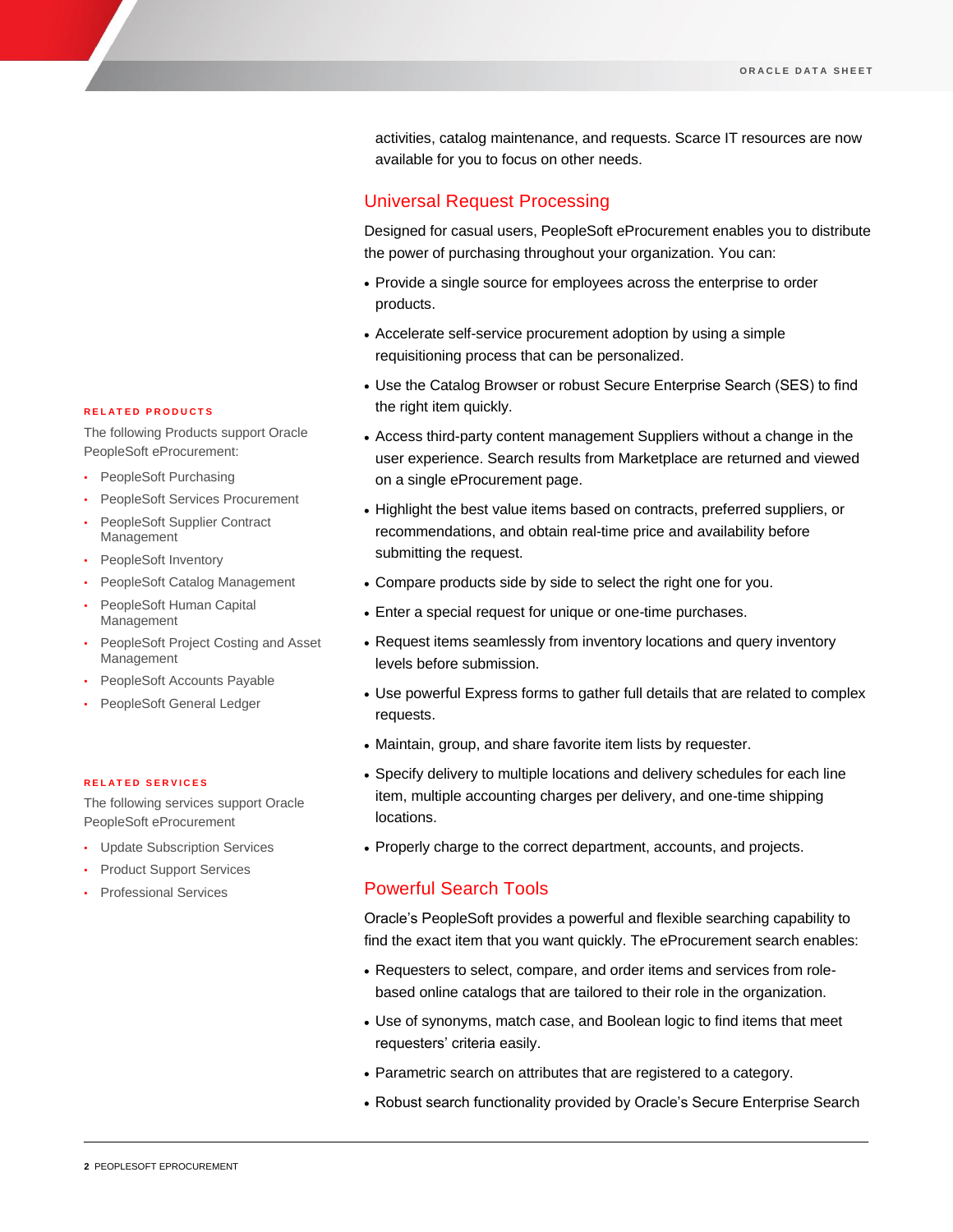(SES) with user-defined faceted search results.



Figure 1: Powerful and intuitive search capabilities help you easily find the right item.

# Sophisticated Workflow Approvals—Anytime, Anyplace

You can create sophisticated workflow rules for approval or notification within your organization—graphically and without coding—all from your browser. You can approve eProcurement requests anytime, anywhere to:

- Configure workflow approvals based on criteria appropriate to your organization.
- Receive notification of approvals through email, a worklist item on the portal, or wireless device and to perform approvals while out of the office using a wireless device.
- Use serial and parallel approval paths or add approvers, reviewers, or both as needed during the approval process.
- Authorize line item approval and re-approval for multiple line requests.
- View full details of requests, including detailed product information, cost distributions, attachments, and requester comments.
- Edit requests during the approval process.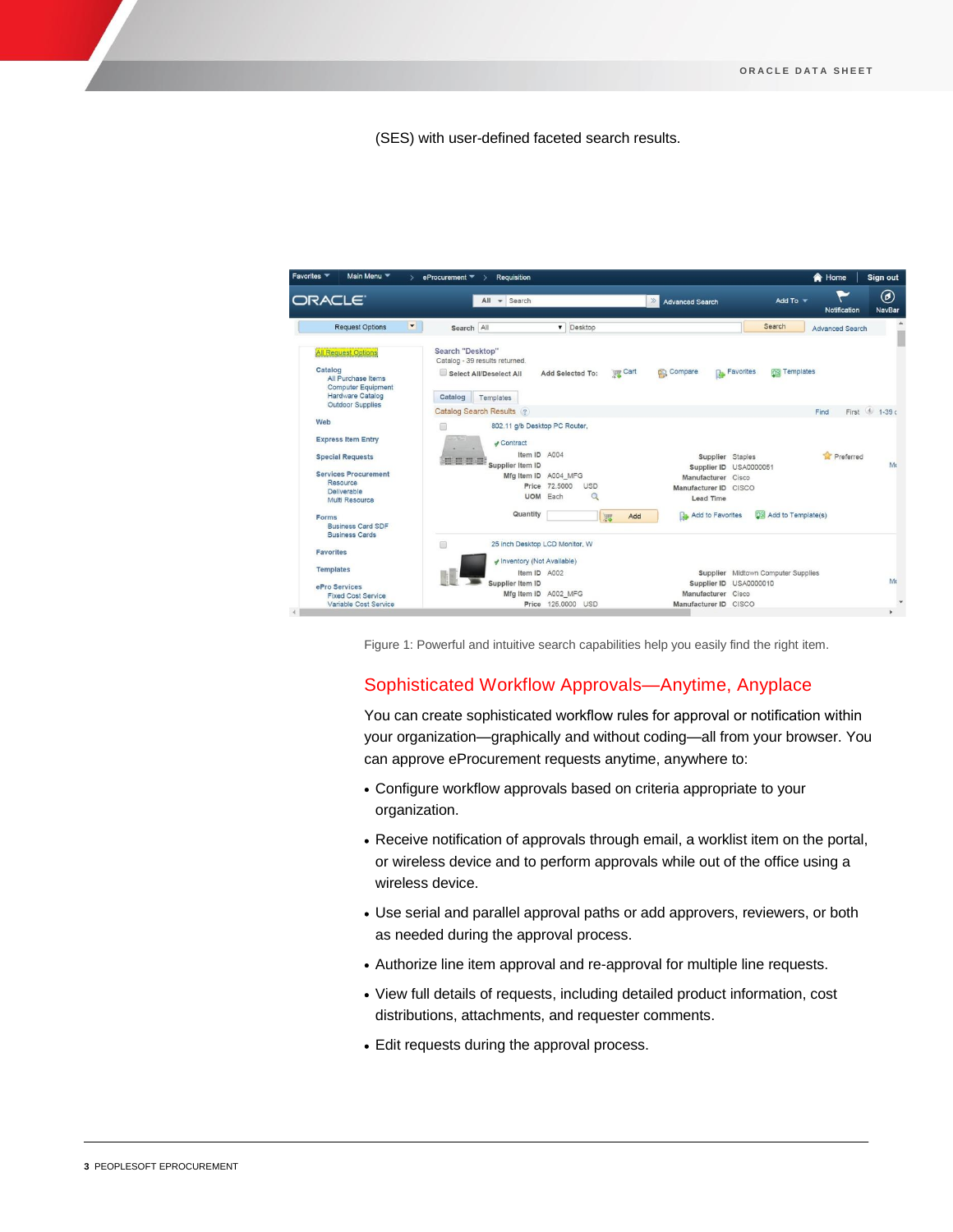# Quick Budget Checking and Commitment Control

PeopleSoft eProcurement enables budget checking and encumbrance accounting during the procurement process so that you can:

- Determine availability of funds when the requisition is generated.
- Commit funds against a budget for procurement activities.
- Establish tolerances to enforce tight or loose control of commitments, encumbrances, and expenditures against a budget.
	- View request status to edit or resubmit noncompliant requisitions.

## Real-Time Tracking and Complete Requisition Management

PeopleSoft eProcurement gives you a 360-degree view of the entire requisition-to-pay cycle. You can:

- Track the full business cycle of requests—from initiation to final payment.
- View the entire approval process, with graphical displays of each step.
- View resulting purchase order details and material stock requests for items that are being sourced from inventory.
- Access online receipts and view receipt history.
- Receive supplier notifications.
- Issue change requests.
- Return items to suppliers for credit, exchange, or replacement.

| <b>ORACLE</b>                                |                         | Main Menu                                                                                                                                                                                                  | eProcurement = | $\sim$ Search<br>All | <b>Manage Requisitions</b> |                   | $\gg$     | <b>Advanced Search</b> |                                   |                           | Add To $\sqrt{}$ |                                      | <b>A</b> Home<br>Notification | Sign out<br>◉<br><b>NavBar</b> |
|----------------------------------------------|-------------------------|------------------------------------------------------------------------------------------------------------------------------------------------------------------------------------------------------------|----------------|----------------------|----------------------------|-------------------|-----------|------------------------|-----------------------------------|---------------------------|------------------|--------------------------------------|-------------------------------|--------------------------------|
| Requisitions ?                               |                         |                                                                                                                                                                                                            |                |                      |                            |                   |           |                        |                                   |                           |                  |                                      |                               |                                |
|                                              |                         | To view the lifespan and line items for a requisition, click the Expand triangle icon,<br>To edit or perform another action on a requisition, make a selection from the Action dropdown list and click Go. |                |                      |                            |                   |           |                        |                                   |                           |                  |                                      |                               |                                |
| Reg ID                                       |                         | <b>Requisition Name</b>                                                                                                                                                                                    | <b>BU</b>      | Date                 | <b>Request State</b>       | <b>Budget</b>     |           | Total                  |                                   |                           |                  |                                      |                               |                                |
| 0000000107                                   |                         | 0000000107                                                                                                                                                                                                 | <b>US001</b>   |                      | 11/30/2012 Approved        | Not Chk'd         |           |                        | 4,024.50 USD [Select Action]      |                           |                  |                                      | $\mathbf{v}$                  | Go                             |
|                                              |                         |                                                                                                                                                                                                            | 甑              |                      | ė                          | W)                | 96        |                        |                                   | ΩZ                        |                  | Eg                                   |                               |                                |
| Request Lifespan:<br><b>Line Information</b> | $\equiv$<br>Requisition | 員<br>Approvals                                                                                                                                                                                             | Inventory      |                      | Purchase<br>Orders         | Change<br>Request | Receiving |                        | Returns<br>Personalize   Find   2 | Invoice                   |                  | Payment<br>First 4 1-11 of 11 2 Last |                               |                                |
| Line                                         |                         | Description                                                                                                                                                                                                |                | Status               | Price                      | Quantity          |           | <b>UOM</b>             | Supplier                          |                           |                  |                                      |                               |                                |
|                                              |                         | 25 inch Desktop LCD Monitor                                                                                                                                                                                |                | Approved             | 125,00000                  | <b>USD</b>        | 1,0000 EA |                        |                                   | East Bay Office Supplies  |                  |                                      | ×                             |                                |
| $\overline{c}$                               | 现                       | 802.11 g/b Desktop PC Router                                                                                                                                                                               |                | Approved             | 72,50000                   | USD               | 1,0000 EA |                        | <b>Staples</b>                    |                           |                  |                                      | $\mathbf x$                   |                                |
| 3                                            | 里                       | 1337 Desktop PC Motherboard                                                                                                                                                                                |                | Approved             | 258,00000                  | <b>USD</b>        | 1,0000 EA |                        | <b>Staples</b>                    |                           |                  |                                      | $\overline{\mathbf{x}}$       |                                |
| $\Delta$                                     | 腿                       | 32 inch Desktop LCD Monitor                                                                                                                                                                                |                | Approved             | 175,00000                  | <b>USD</b>        | 1,0000 EA |                        |                                   | Midtown Computer Supplies |                  |                                      | $\mathbf x$                   |                                |

Figure 2. The Manage Requisitions Lifespan gives requesters an at-a-glance view of where their requisitions are in the life cycle, and it allows them to drill down to further details.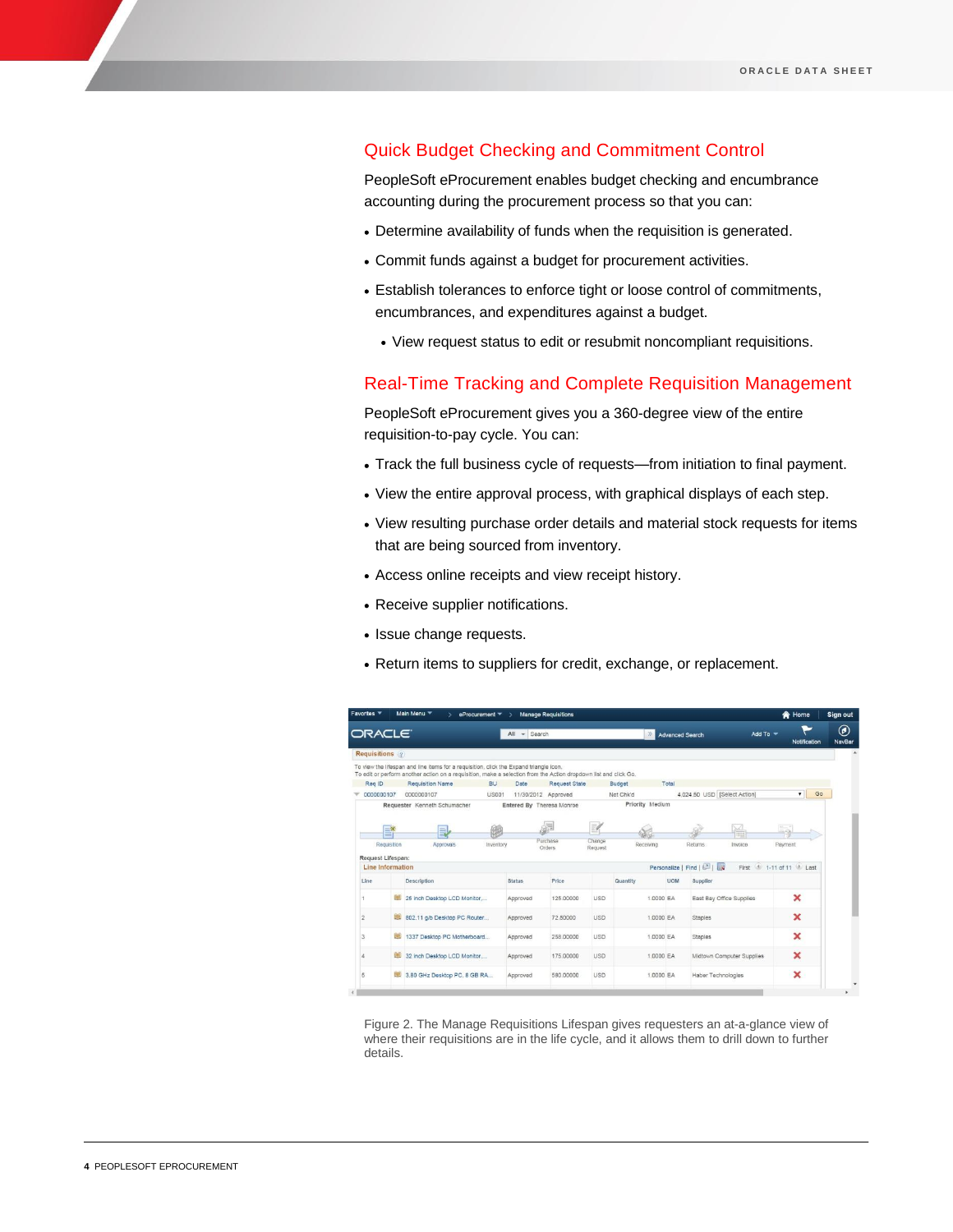# Change Request Tracking, Audit Trail, Re-approval Controls

Requester requirements can change frequently, and requesters must be able to communicate the changed requirements easily and effectively through the procurement system. The requester can change requisitions after they are sourced to purchase orders, track the changes within the system, and have these changes go through the appropriate approvals. Change request tracking captures and tracks all header, line, and schedule changes made to PeopleSoft eProcurement requisitions. Buyers, requesters, and managers can view the audit trail of changes to eProcurement requisitions at any time. Users can view what changes were made, when the changes were made, who made the changes, and the reason for the changes. The organization determines what type of change triggers re-approval. For example, re-approval may be necessary for price changes but may not be required for changes to the delivery location.

The application automatically initiates a PO Change Request if the requisition is already sourced. The Change Request processing ensures that changes initiated from the requester, such as an increase in the order quantity, will be in sync with the purchase order; and that all necessary approvers have reviewed the change request before updating the purchase order. The purchase order will correctly reflect the quantity associated with the requisition.

### Workforce Mobilization

PeopleSoft eProcurement provides a streamlined user experience for workers on-the-go with mobile requisitioning available on smartphones and tablets. Offering an easy-to-use web experience, users connect to the eProcurement system and are able to browse catalogs, access their Favorites, and interact with the system much as they would on popular consumer shopping sites.

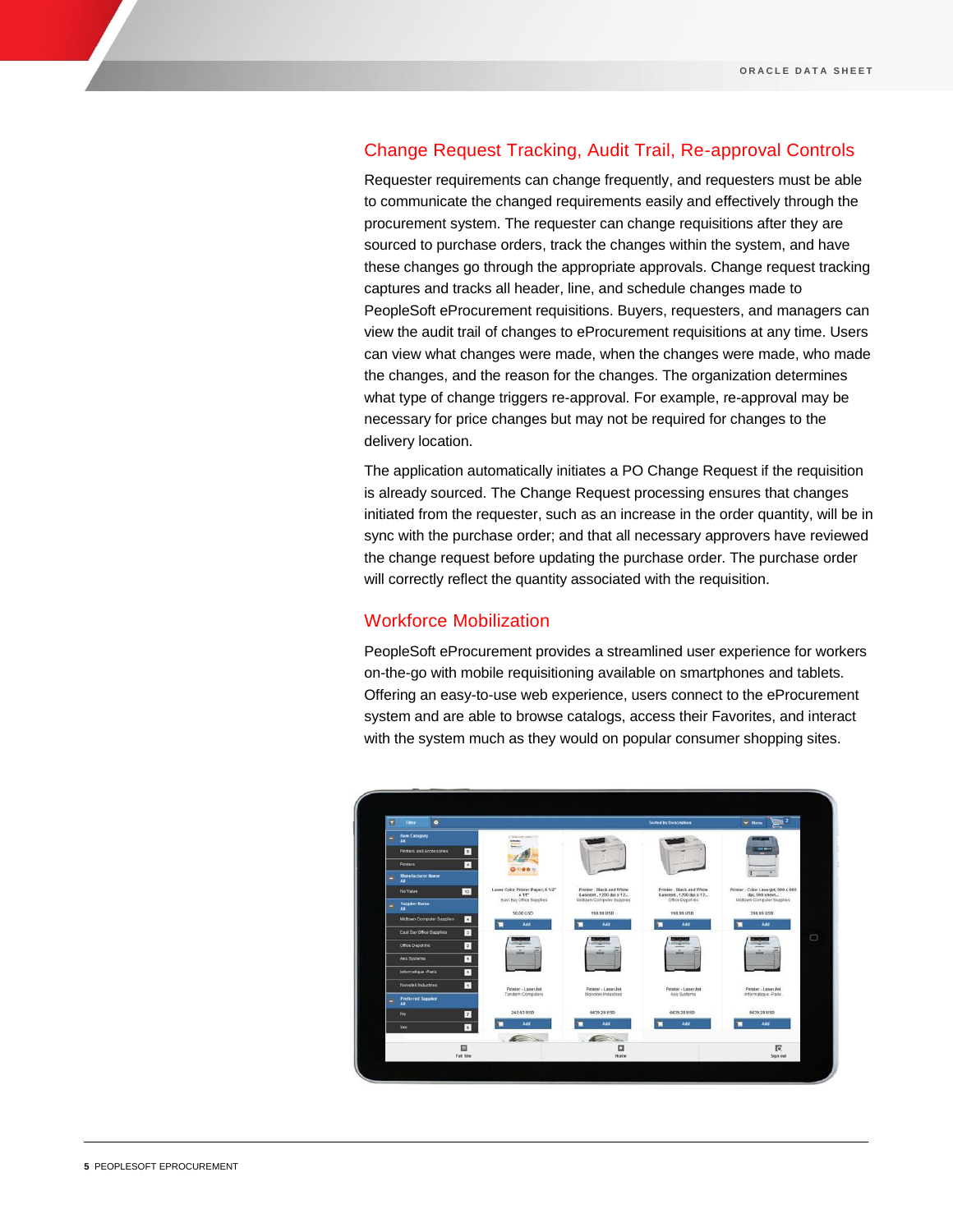

Figures 3 and 4. For Mobile eProcurement, the mobile version of the Manage Requisitions search page on the tablet and smartphone gives requesters an at-a-glance view of which items match their search criteria and allows them to drill down to further details.

# Full Enterprise Integration

When you integrate PeopleSoft eProcurement with your enterprise management applications, you extend your investment. No other solution can match eProcurement integration. By sharing common data structures, your entire organization can simultaneously access the same information, enabling you to integrate with:

- **Human Capital Management**. Manage your requesters from Oracle's PeopleSoft Human Resources.
- **Accounts Payable**. Populate PeopleSoft Accounts Payable vouchers from eProcurement purchase orders; perform matching validation among receipts, purchase orders, and invoices; generate debit memos automatically with Accounts Payable for goods returned to the supplier.
- **Inventory**. Load inventory items into your catalog for internal catalog items, ability to view inventory levels, and allocation of inventory from the requisition.
- **Project Costing and Asset Management**. Charge requests to Oracle's PeopleSoft Project Costing for full project accounting; identify assets for tracking and workflow approval.
- **Supplier Contract Management**. Create a supplemental request document by launching a wizard that captures needed information pertaining to a contract request.
- **Services Procurement**. Access the only true end-to-end solution for ordering goods and services from the same requisition when integrating with